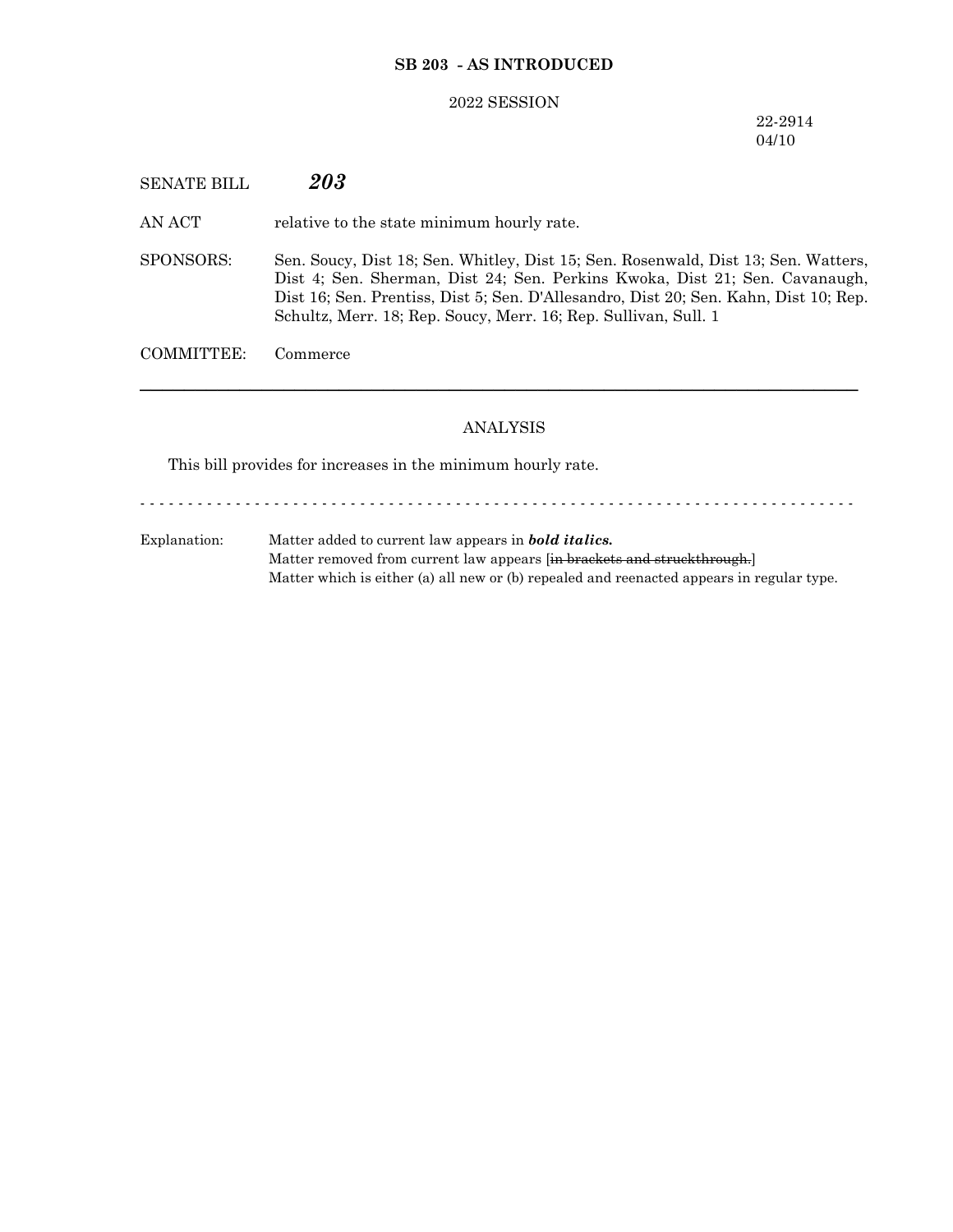#### **SB 203 - AS INTRODUCED**

### STATE OF NEW HAMPSHIRE

*In the Year of Our Lord Two Thousand Twenty Two*

AN ACT relative to the state minimum hourly rate.

*Be it Enacted by the Senate and House of Representatives in General Court convened:*

1 Minimum Hourly Rate. Amend the introductory paragraph of RSA 279:21 to read as follows:

279:21 Minimum Hourly Rate. Unless otherwise provided by statute, no person, firm, or corporation shall employ any employee at an hourly rate lower than that set forth in the federal minimum wage law, as amended*, or the following, whichever is higher:* 2 3 4

*From September 1, 2022 to June 30, 2023, \$10 per hour.* 5

*From July 1, 2024 and thereafter, \$15 per hour.*

*From July 1, 2023 to June 30, 2024, \$12 per hour.* 6

7

1

Tipped employees of a restaurant, *cigar bar as defined in RSA 178:20-a, II,* hotel, motel, inn or cabin, or ballroom who customarily and regularly receive more than \$30 a month in tips directly from the customers will receive a base rate from the employer of not less than 45 percent of the applicable minimum wage. If an employee shows to the satisfaction of the commissioner that the actual amount of wages received at the end of each pay period did not equal [the minimum wage] *\$12 per hour* for all hours worked, the employer shall pay the employee the difference to guarantee the [applicable minimum wage] *\$12 per hour rate*. *Tipped employees who are licensed as secondary game operators pursuant to RSA 287-D and who customarily and regularly receive more than \$30 a month in tips directly from the customers, will receive a base rate from the employer of not less than \$7.25 per hour. If such an employee shows to the satisfaction of the commissioner that the actual amount of wages received at the end of each pay period did not equal \$12 per hour for all hours worked, the employer shall pay the employee the difference to guarantee the \$12 hourly rate.* The limitations imposed hereby shall be subject to the following exceptions: 8 9 10 11 12 13 14 15 16 17 18 19 20 21

22

2 Minimum Hourly Rate; Contingent Version. The introductory paragraph of RSA 279:21 is repealed and reenacted to read as follows: 23

279:21 Minimum Hourly Rate. Unless otherwise provided by statute, no person, firm, or corporation shall employ any employee at an hourly rate lower than that set forth in the federal minimum wage law, as amended, or the following, whichever is higher: 24 25 26

From September 1, 2022 to June 30, 2023, \$10 per hour. 27

From July 1, 2023 to June 30, 2024, \$12 per hour. 28

From July 1, 2024 and thereafter, \$15 per hour. 29

Tipped employees of a restaurant, cigar bar as defined in RSA 178:20-a, II, hotel, motel, inn or cabin, 30

or ballroom who customarily and regularly receive more than \$30 a month in tips directly from the 31